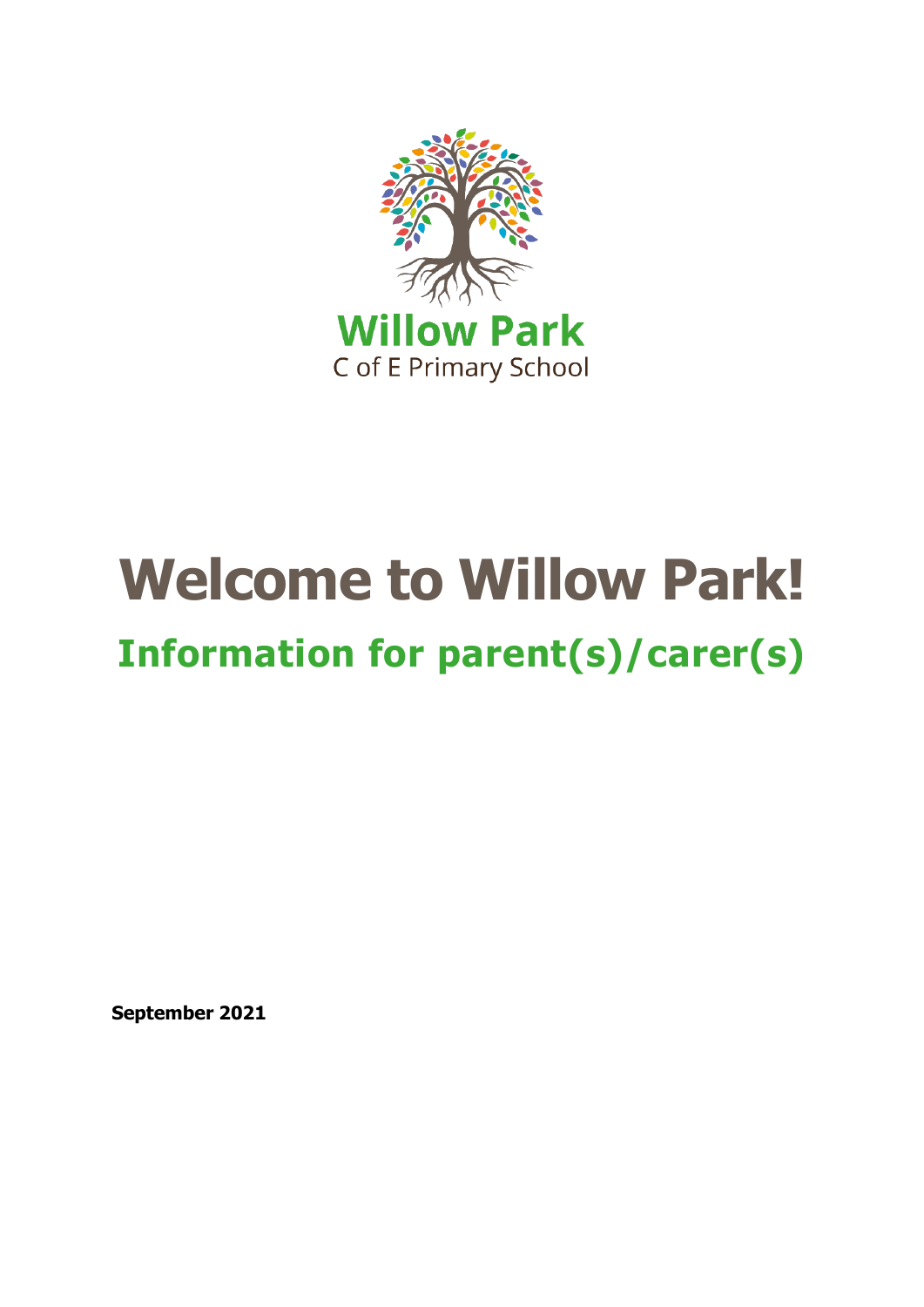### **Welcome to Willow Park!**

I am very excited that you welcome you and your child to Willow Park C of E Primary School.

As you will be aware, Willow Park has been created from the amalgamation of St Michael's on the Mount and St George C of E Primary Schools.

We are pleased to be able to combine staff and children from both schools in order to provide the very best learning environment. With the support of a newly formed leadership team and Governors, we are going to build a school that will be very special.

This booklet will provide you with essential information about life at our school.

Please do not hesitate to contact myself and your child's class teacher with any further questions.

We look forward to your child starting with us!

Mr Chris Larke-Phillips

Head teacher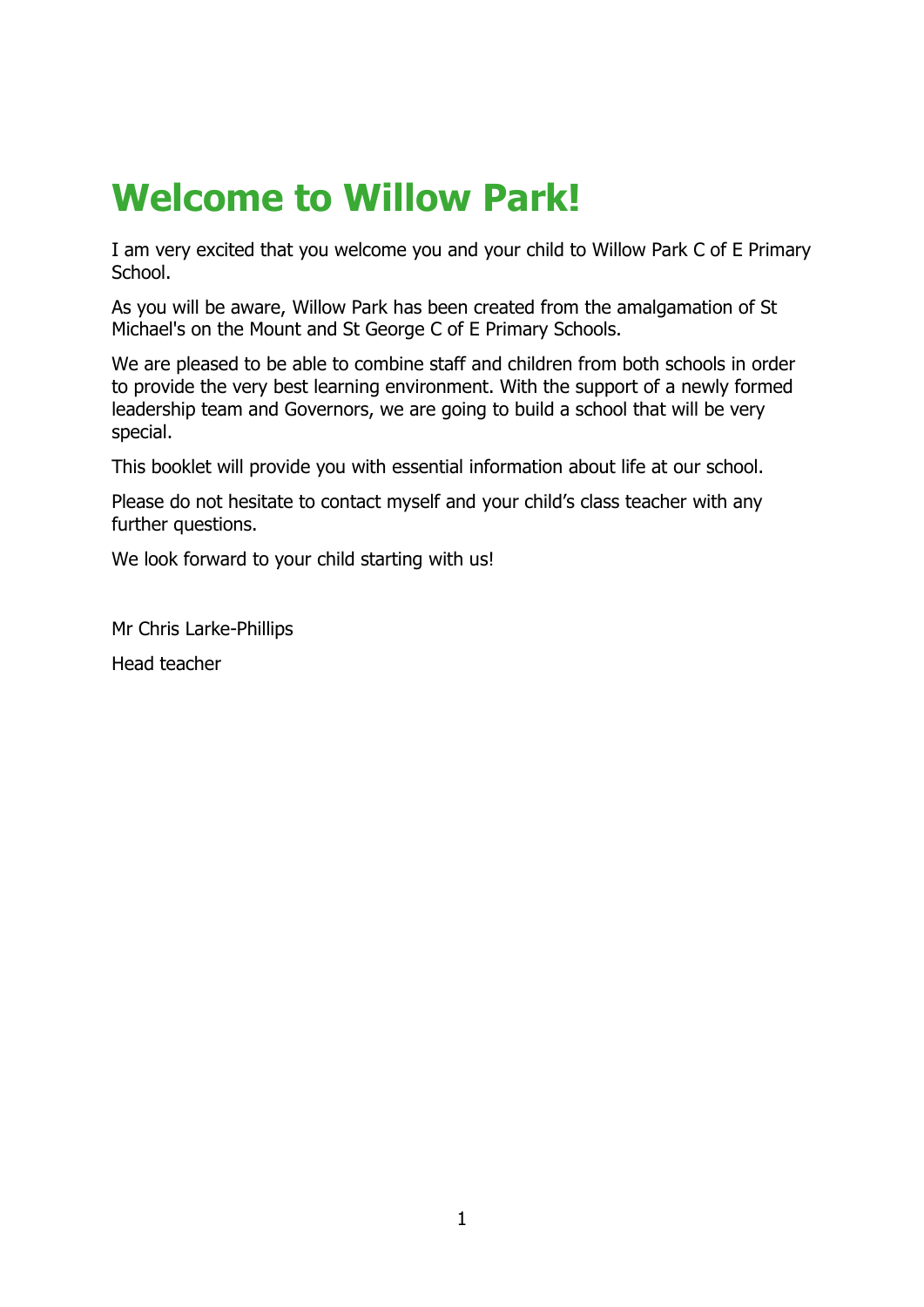# **The School Day**

#### **Classes and teachers**

| <b>Year Groups</b> | Class name | <b>Teacher</b>                              |
|--------------------|------------|---------------------------------------------|
| <b>Reception</b>   | Robin      | Miss Anna Comfort<br>Mrs Vicky Leaker       |
| Year 1             | Starling   | <b>Miss Alicia Martinez</b>                 |
| Year $2/3$         | Goldfinch  | Mrs Nicola van der Laan<br>Mrs Claire Jones |
| <b>Year 4 / 5</b>  | Kingfisher | Mr Robert Kean                              |
| Year <sub>6</sub>  | Owl        | Miss Linnea Strandh<br>Mrs Vicky Leaker     |

#### **School Times**

- $\bullet$  School times:  $08:45$ am  $-3:15$ pm
- $\bullet$  Lunch time:  $11:45$ am  $-1:00$ pm

The school gates open at 8:30am and close at 9:00am, as does the daily registration. On an afternoon the school gates open at 3:00pm and close at 3:30pm.

Drop off and pick up will be from the entrance to the Children's classroom.

Children will only be dismissed to a known adult. If somebody other than mum or dad is collecting your child, please inform the class teacher or the school office [\(office@willowpark.org.uk\)](mailto:office@willowpark.org.uk). You can also call the school office (0117 903 0434) and leave a voicemail.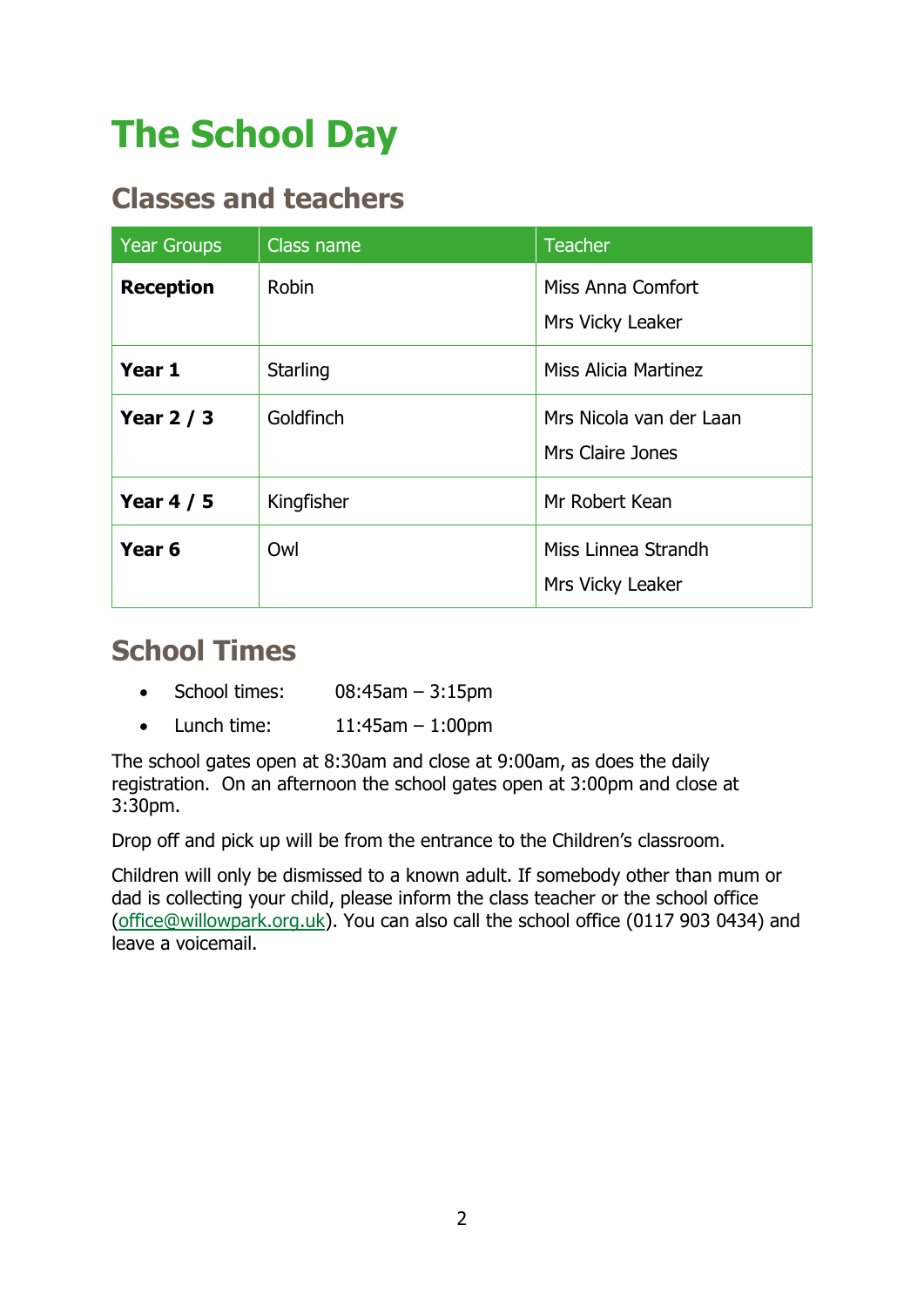#### **School Dinners**

Children in Reception, Year 1 and Year 2 are entitled to Universal Free School Dinners. Registration for school dinners is taken daily, at the same time as the attendance register. The children can choose from the 4 options available:

- Meat
- Halal Meat
- Vegetarian
- Jacket Potato with beans and cheese.

You will have a menu so you can talk about the options available each day.

You can also provide a packed lunch from home. Please ensure packed lunches are healthy. They should **not** include chocolate bars, sweets or fizzy drinks.

Please provide your child with a **water bottle** and ensure that it is labelled with your child's name. Children have access to drinking water to refill the bottle throughout the day.

### **Breakfast Club**

Breakfast Club is open (term time only) daily from 8:00am and is accessed via the back of the school. It is provided free.

Please advise the school office, if you would like your child to start attending Breakfast Club.

### **School Uniform**

Our School Uniform consists of:

- Green sweatshirts, jumpers or cardigans (with school logo or plain)
- White polo shirts (with school logo or plain)
- Grey skirts or trousers
- Gingham dresses in green in the summer (Terms  $1, 5, 8, 6$ )
- Grey shorts in the summer

Children can wear any style of sensible black shoes but no flip flops/crocs.

It is very helpful for us if your child wears shoes they can put on themselves!

Children will need a PE kit in Term 2 and beyond. This needs to consist of shorts or jogging bottoms, a T-Shirt and a pair of daps or trainers.

Please ensure all school uniform is named.